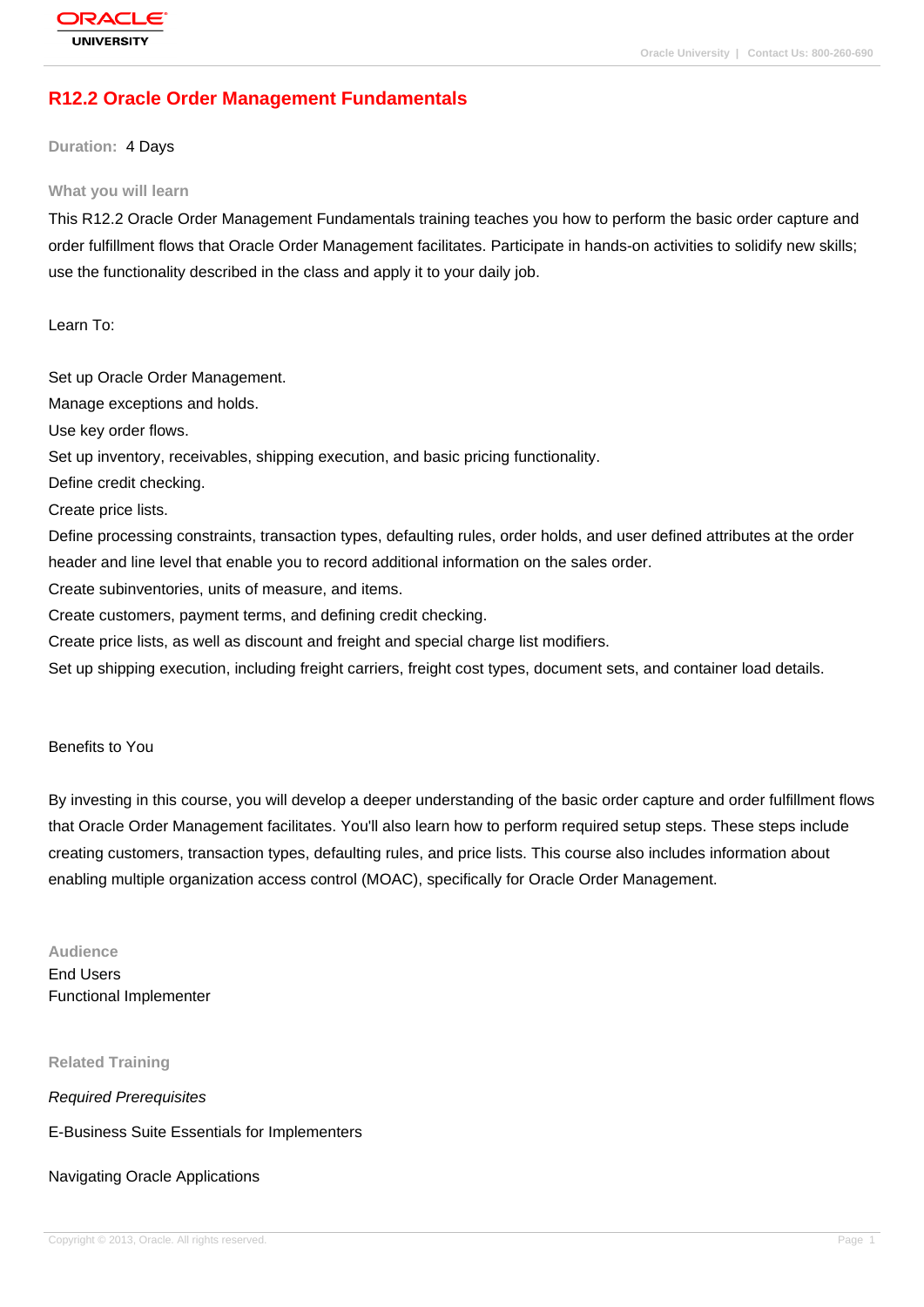R12.2 Oracle E-Business Suite Fundamentals

## Suggested Prerequisites Financials Functional Foundation

Inventory Management Fundamentals

R12.x Oracle Financials Functional Foundation

# **Course Objectives** Create and use price lists, modifiers, qualifiers, and price books Explain shipping flows within the order-to-cash lifecycle Set up and use shipping entities to perform shipping-related activities Set up multiple organization access control for Oracle Order Management Define subinventories, units of measure, and items Define item orderability rules Define user defined attributes for orders and lines Define customers, invoice information, and credit checking Explain tax-related setup steps Set up profile options and system parameters Set up processing constraints, defaulting rules, and transaction types Use scheduling and workflow Define holds Purge orders Manage exceptions Execute the order-to-cash lifecycle with different order types

# **Course Topics**

**Overview of Oracle Order Management** Overview of Oracle Order Management What is Oracle Order Management? Order Capture and Order Fulfillment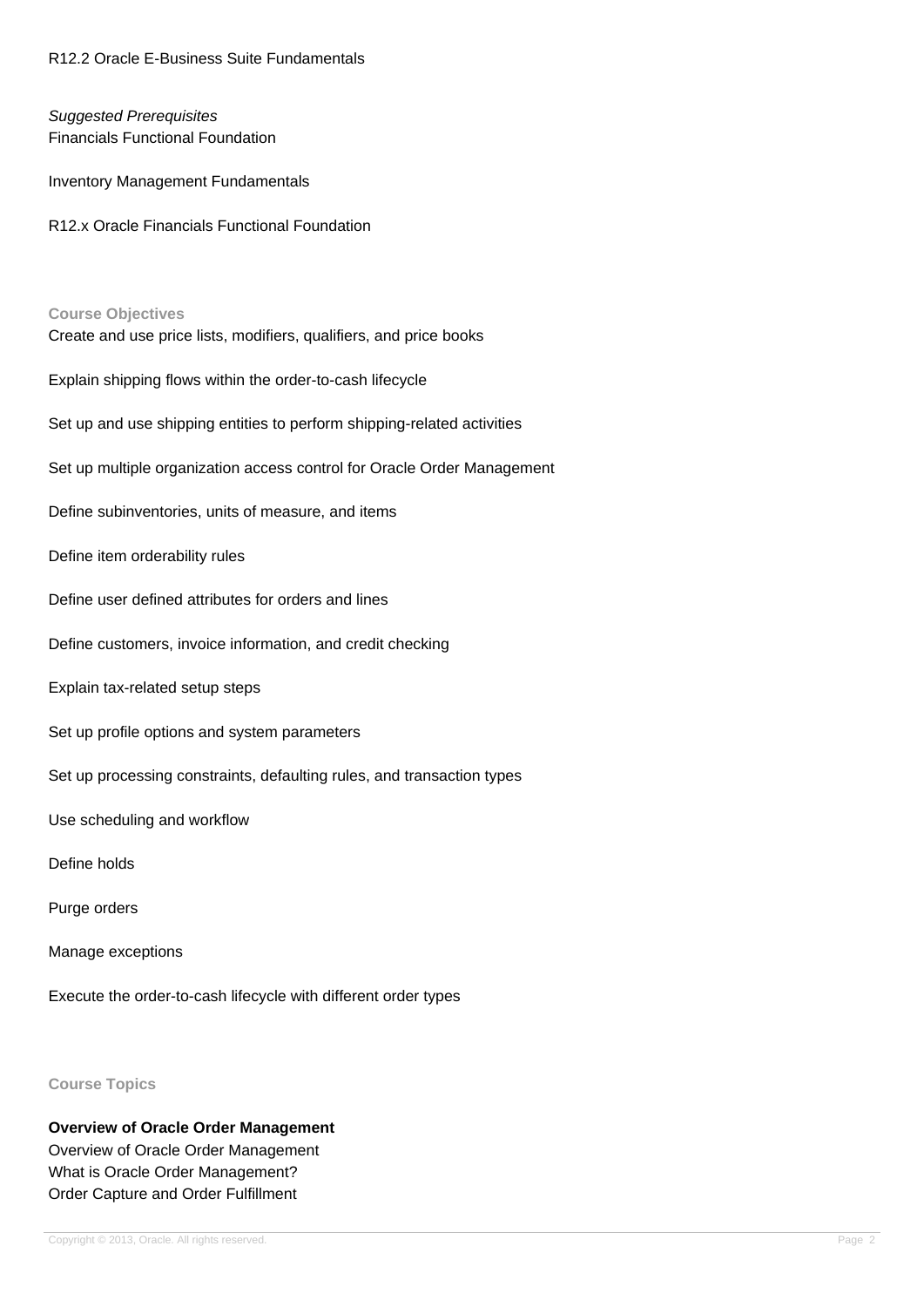Oracle Order Management Capabilities Order to Cash Lifecycle Integration with Other Products

## **Order Entities and Order Flows**

Order to Cash Lifecycle with Standard Items Order to Cash Lifecycle with PTO Models and PTO Kits Drop Shipments Drop Shipments Across Ledgers Back-to-Back Orders Managing IR-ISO Changes Sales Agreements Negotiation Agreement

### **Order Processing**

Entering Order Header Main Information Entering Order Header Additional Information Entering Order Lines Booking an Order Applying Sales Credits Splitting Orders Copying Orders Using Order Organizer

## **Multiple Organization Access Control Setup**

Organization Structure in Oracle Applications Using MOAC in Oracle Order Management Setting Up MOAC

#### **Oracle Inventory Setup for Oracle Order Management**

Receipt to Issue Lifecycle Inventory Organizations Setting Up Locations Inventory Organization Structure Interorganization Shipping Networks Shipping Method Units of Measure Uses of Units of Measure

# **Oracle Receivables Setup for Oracle Order Management**

Overview of Trading Community Architecture Key Customer Related Concepts in TCA Adding Customers in Order Management Defining Payment Terms Defining Invoicing and Accounting Rules Overview of Credit Checking Defining Credit Checking on the Customers Page - Profile Tab Defining Credit Checking on the Customers Page - Profile Amounts Tab

# **Oracle Order Management Setup Steps**

Order Management Setup Steps Profile Options and System Parameters